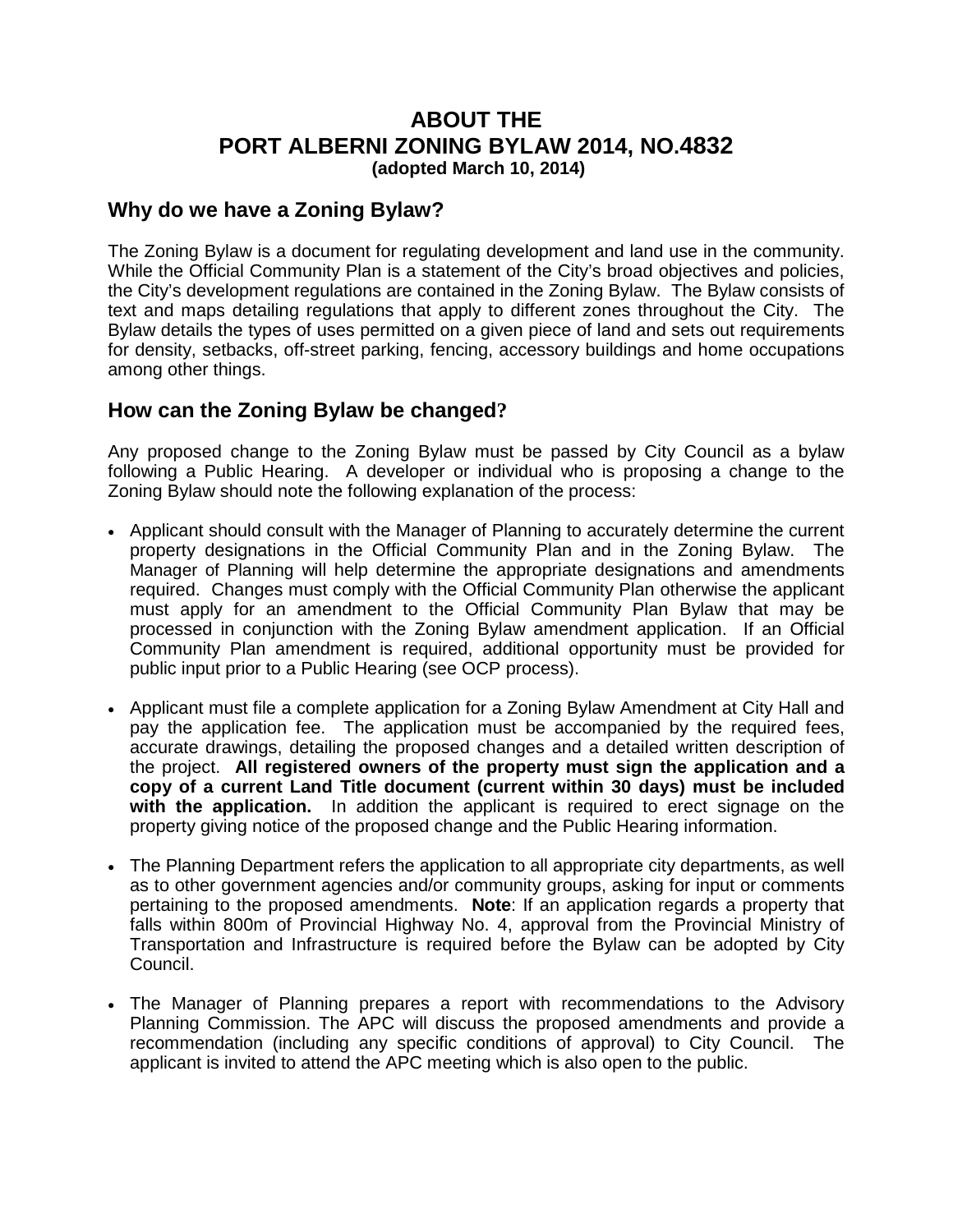- If City Council makes the decision to proceed, with the amendment process City staff will be directed to prepare the amending bylaw.
- The amending Bylaw is introduced to City Council for  $1<sup>st</sup>$  reading at a regular Council meeting. Council may decide not to proceed with the Bylaw. If Council decides to proceed with the Bylaw, a Public Hearing date and time are scheduled.  $2^{nd}$  reading of the Bylaw may also be given at this time.
- A Notice of the Public Hearing including details of the proposed amendment is sent to owners and tenants of properties within 75m of the subject property. The Notice is also published in the newspaper prior to the Public Hearing. In addition the applicant is required to amend the signage posted on the property to give notice of the Public Hearing information.
- The Manager of Planning prepares a report to Council summarizing the status of the application and all comments and concerns to date.
- The Public Hearing is open to all members of the public who deem their interest in property to be affected by the proposed amendment. The Public Hearing affords all citizens an opportunity to be heard by Council or to make written submissions to Council pertaining to the proposed amendment. The applicant is encouraged to attend the Public Hearing.
- Following the Public Hearing the amending bylaw will go back to Council for a  $3<sup>rd</sup>$  reading. Council may decide to deny the proposed amendment at this time or to proceed. If Council decides to proceed they may make final adoption of the amending bylaw subject to the applicant fulfilling specific conditions. The applicant is then notified of the conditions that Council has specified.
- Final adoption of the Bylaw by City Council will not take place until all conditions have been fulfilled by the applicant. Once all conditions of approval have been fulfilled the applicant must notify City staff (Manager of Planning). If the Provincial Ministry of Transportation and Infrastructure has approved the Bylaw in principal, they will be asked to sign the Bylaw at this time.
- The Manager of Planning will prepare a report to City Council making a recommendation in regards to final adoption of the amending bylaw.
- Council makes a decision on final adoption of the amending bylaw at the next regular Council meeting.

**For more information contact: Planning Department (lower floor at City hall) 4850 Argyle Street Port Alberni, BC, V9Y 1V8 Phone (250) 720-2808 Fax (250) 723-3402**

**Email: Katelyn\_McDougall@portalberni.ca**